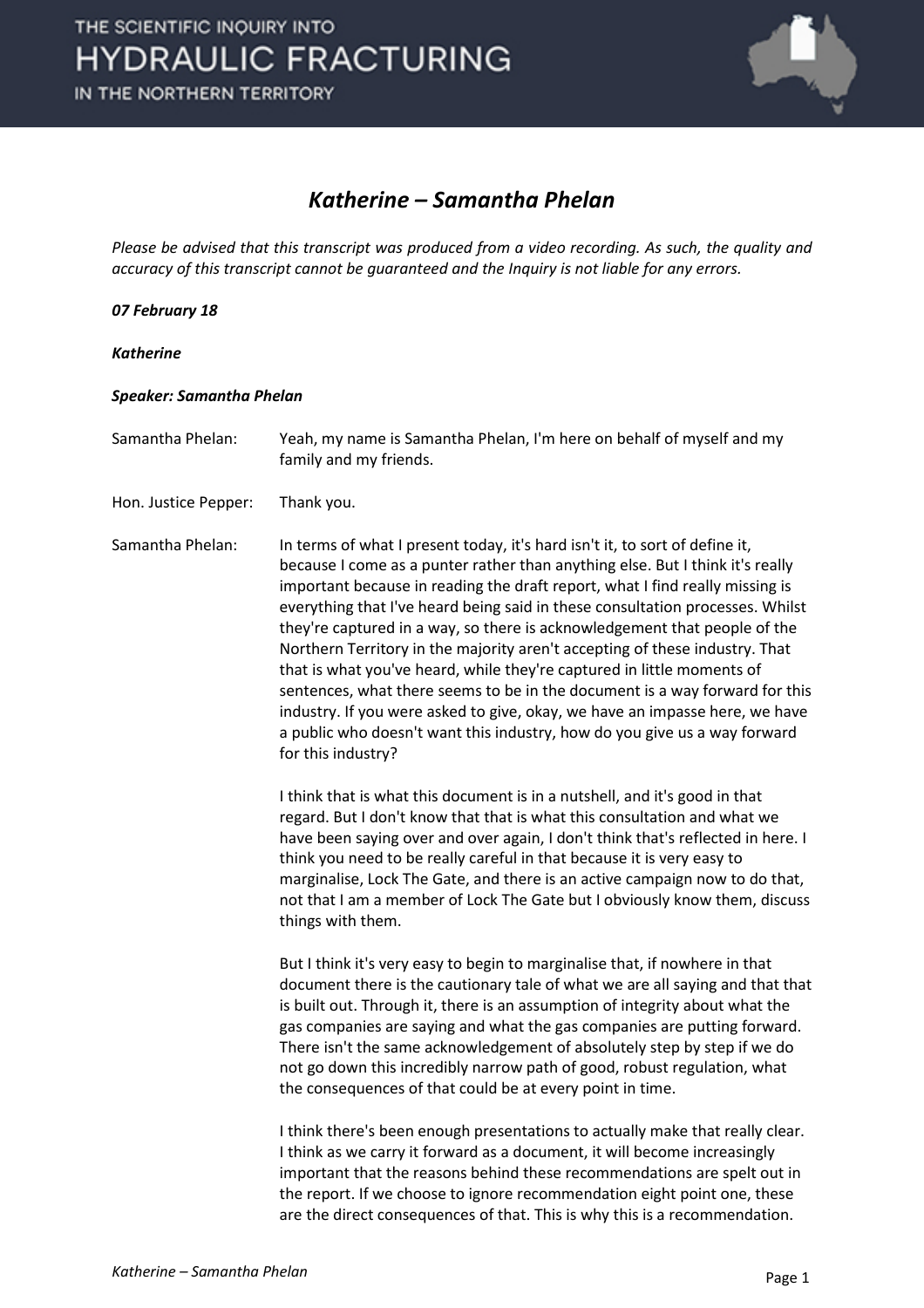# THE SCIENTIFIC INQUIRY INTO **HYDRAULIC FRACTURING**

IN THE NORTHERN TERRITORY



Now forgive me if some of it is expanded, I've only read the draft report. I haven't read the extended version, so it may well be that there is more spelt out.

- Hon. Justice Pepper: What you're saying when you read the draft, you mean you've read the-
- Samantha Phelan: I mean, sorry, the summary.
- Hon. Justice Pepper: This, you haven't read that?
- Samantha Phelan: I haven't read the big, fat one. I've read the abbreviated version.
- Hon. Justice Pepper: Okay.
- Samantha Phelan: So, there may be more.
- Hon. Justice Pepper: There's a lot more explanation in there as to why.
- Samantha Phelan: Okay and is their cautionary tales really spelt out in that? I do apologise, it's just.
- Hon. Justice Pepper: No, no, it's fine. It's a massive report. The fact that anyone has read it from start to finish, I think is commendable. I'll come back to you and again, I don't want to interrupt your presentation.
- Samantha Phelan: Yeah, okay but the cautionary tales, I think, are really important. Why we are all at this table. Why we all keep turning up as mothers, as fathers, as family members is because we don't believe it. We don't believe those gas companies and we actually, in some way from what I've read in this report or from the report that I have read, is that that voice of the Territory is actually denied.

We live here and we know that our government does not have the capacity to implement good regulation. We know that it can not create a good regulatory regime. We know that it does not monitor sites adequately. We know all that and that knowledge, and it is knowledge. You can, all the sites in the world, that is still knowledge. There is a bit of a romantic picture of the Territory portrayed in this that I find a little bit jarring compared to what certainly I know a lot of people have been saying, you know that we have clear running streams and we have magpie geese and we ... These clear streams that run from the hills, the reality is that the McArthur River, the Daly River, the Katherine River, the Edith River, possibly now the Roper River, but nobody would know, are all contaminated rivers.

They're contaminated because our government has not regulated and monitored these mining companies. To paint a glossy picture of how wonderful and pristine their environment is. It is an unreality. The people who have come to this table have been saying that. We have don't eat limits on fish in all of those, with the exception of the Roper, on all of those rivers. You are restricted in the amount of fish you should eat because they're poisoned. They're poisoned because risk mitigation was thought to have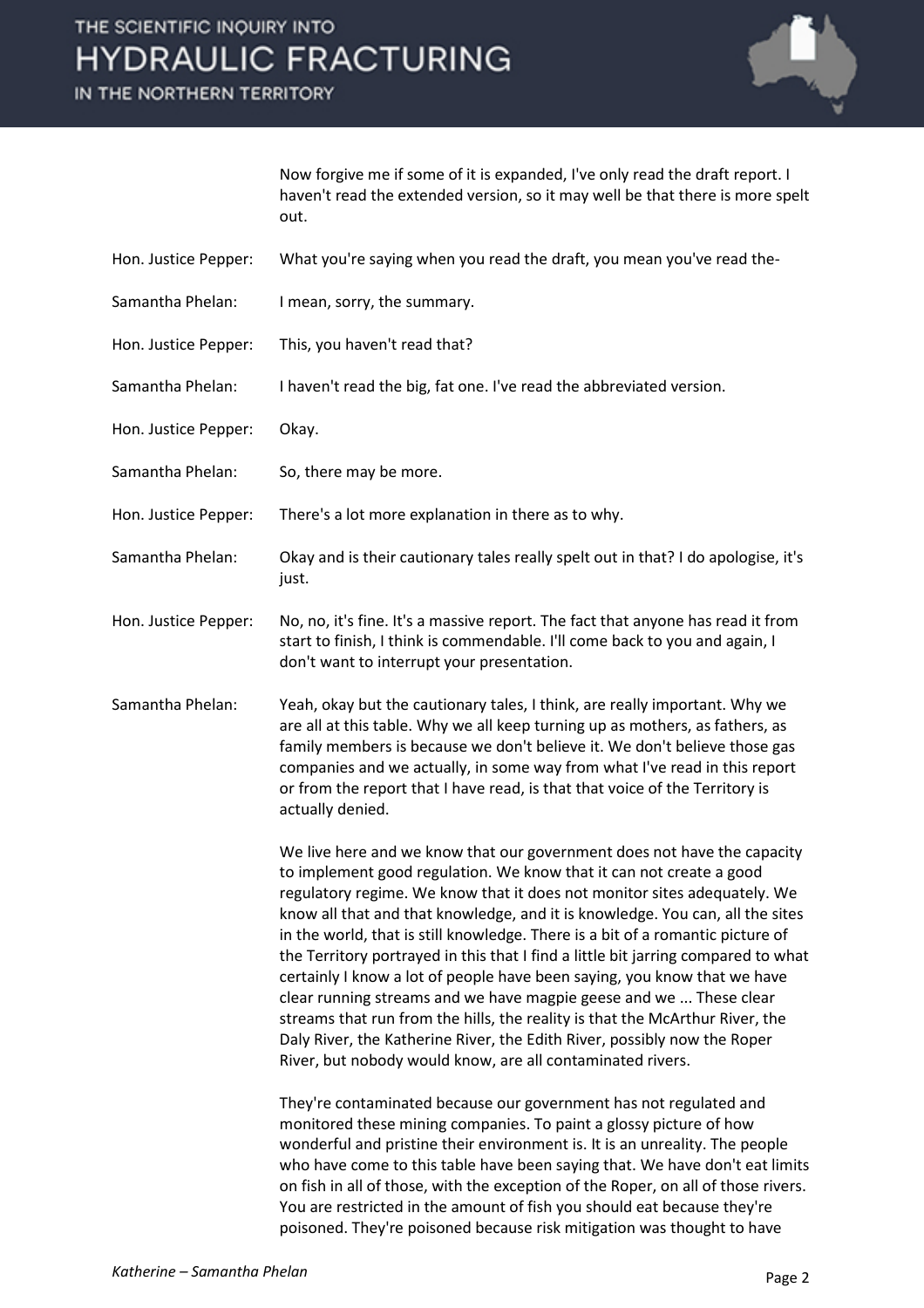

been put in place and the best risk mitigation of the time was put in place but it didn't work.

That is my fear that we now have 120 recommendations of risk mitigation that won't work. We will have more poisoned water ways. I just would be weary of the romantic notion of this pristine environment because actually from where I sit, it's an environment that has been gradually and quite rapidly eroded by this sort of practise. I'd also just mention too, the railway story, like it was a railway carriage carting chemical that derailed on the Edith River and dropped tones and tones and tones of copper sulphate into that river. The idea of rail in the wet season is also problematic and certainly isn't the be all and end all.

It also, I think the report needs to acknowledge the vulnerability of the NT to these companies. Both because it's a poor state. Because of its massive geography and because it's largely an ESL area. English of the second language area in the areas of operation. I think there is an inherent vulnerability in that that really needs to be recognised within these recommendations.

I'd also just caution on the indigenous voice. I mean in this, I'm yet to see and I may be wrong, but I'm yet to see in monitoring as I have the video whenever I can of these consultations. I'm yet to see one indigenous person that doesn't represent a political or organisational body or a consultant on behalf of indigenous people that really supports fracking. The indigenous voices I've seen stand up at these sorts of things or the public forums overwhelmingly don't seem supportive.

I just wonder where that voice is in the document because it's find for NLC or CLC or various consultants who are being paid significant amounts to speak on behalf of indigenous people. But if the people that are coming to these meetings and standing up and saying no, if that voice isn't heard, then I think we've got trouble. I don't think it's fair. There's also a recommendation that this translation of all information given to indigenous people and I just wonder, do we post that information? None of that has been happening, so that's a way forward but it doesn't address all the consultation that's gone before. That consultation is still being used, both in contract form and in theory. While it's a great idea and it should have happened at the get-go, it hasn't. We're seven or eight years down that journey now.

The NT way that is mentioned, I mean the NT way is probably to some extent what's got us into this trouble. The NT way of she'll be right, has led us down the path of she'll be right. I think a diversion from the NT way and a much more sophisticated approach to an industry that has the potential that this industry has to damage the environment must really be considered this. The NT way is also not today not tomorrow. That's what NT stands for. Not this month.

To some extent I wonder where that lies in terms of the development and regulation of this industry. A lot of stuff in this report talks about this all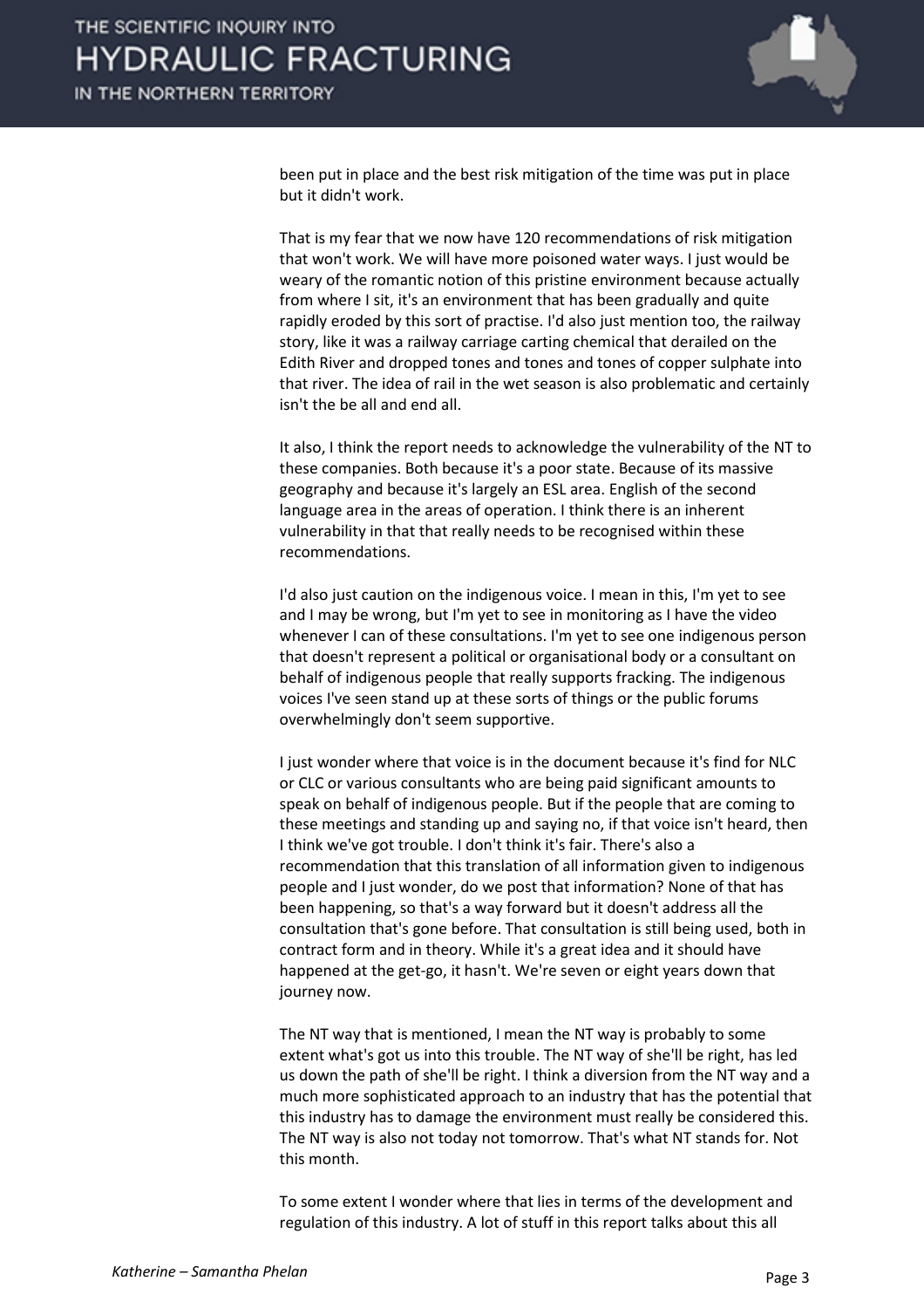|                      | needs to be done before production, okay. Before production. Now before<br>production we've already cut out vast tracks of land. We've already chosen<br>the land. We've already drawn up our grids. We've already done all our<br>sacred site surveys. We've already put down a test well every five K. We've<br>done a whole leap of stuff before production. I would contend that a lot of<br>these recommendations need to happen before exploration because the<br>negative impact of them exists. Whether we go to production or not. If<br>we're clearing tracks like that photo of Amungee, of land right the way<br>through this country and we aren't required to be doing anything much with<br>anything much in a regulated capacity and the industry folds, then we're left<br>with the consequences of that. |
|----------------------|----------------------------------------------------------------------------------------------------------------------------------------------------------------------------------------------------------------------------------------------------------------------------------------------------------------------------------------------------------------------------------------------------------------------------------------------------------------------------------------------------------------------------------------------------------------------------------------------------------------------------------------------------------------------------------------------------------------------------------------------------------------------------------------------------------------------------|
|                      | I think it needs to, I think we actually need a timeline. I heard on the radio<br>yesterday afternoon, they've appointed these three economic wonders who<br>are going to lead us forth into great economics with offshore gas. They've<br>employed three, the Territory government has announced three economic<br>leaders to engage with local business. It basically is chapter 13 of your<br>report, which worried me because whilst on the radio, they talked about we<br>should not just be a gas exporter for offshore gas. What I heard in that was<br>we are developing the mechanism to add to chapter 13.                                                                                                                                                                                                       |
|                      | Given that the ducks are beginning to line up, I think in terms of this industry<br>going ahead, your report finishing the moratorium being lifted and full scale<br>exploration beginning. I think this is the trajectory that we are on politically.<br>That we need a timeline and we need it really quickly. It needs, tick a box,<br>have we done this before we can go to that. Do we have, I mean do we have<br>10 years of fire data for these places? I don't know. Do we? Who's the fire<br>person?                                                                                                                                                                                                                                                                                                              |
| Hon. Justice Pepper: | Sorry?                                                                                                                                                                                                                                                                                                                                                                                                                                                                                                                                                                                                                                                                                                                                                                                                                     |
| Samantha Phelan:     | 10 years of fire data that's required, do we have that? On these properties?                                                                                                                                                                                                                                                                                                                                                                                                                                                                                                                                                                                                                                                                                                                                               |
| Dr. Alan Andersen:   | Yes.                                                                                                                                                                                                                                                                                                                                                                                                                                                                                                                                                                                                                                                                                                                                                                                                                       |
| Samantha Phelan:     | Yeah, we do. Yeah, I just read that and input, where? Do we have that sort<br>of stuff for everywhere?                                                                                                                                                                                                                                                                                                                                                                                                                                                                                                                                                                                                                                                                                                                     |
| Dr. Alan Andersen:   | For all of Northern Australia.                                                                                                                                                                                                                                                                                                                                                                                                                                                                                                                                                                                                                                                                                                                                                                                             |
| Samantha Phelan:     | Yeah, great. But there really needs to be a checklist of what regulation<br>needs to be done before or what development of legislation needs to<br>happen before we can take the next step. Like we need an ordered<br>approach from this point forward and I think this is, your Inquiry is probably<br>the way to do that. Well, who else does?                                                                                                                                                                                                                                                                                                                                                                                                                                                                          |
| Hon. Justice Pepper: | I think we can make the recommendations, it'll be up to the government to<br>implement those recommendations.                                                                                                                                                                                                                                                                                                                                                                                                                                                                                                                                                                                                                                                                                                              |
| Samantha Phelan:     | Sure but at the moment-                                                                                                                                                                                                                                                                                                                                                                                                                                                                                                                                                                                                                                                                                                                                                                                                    |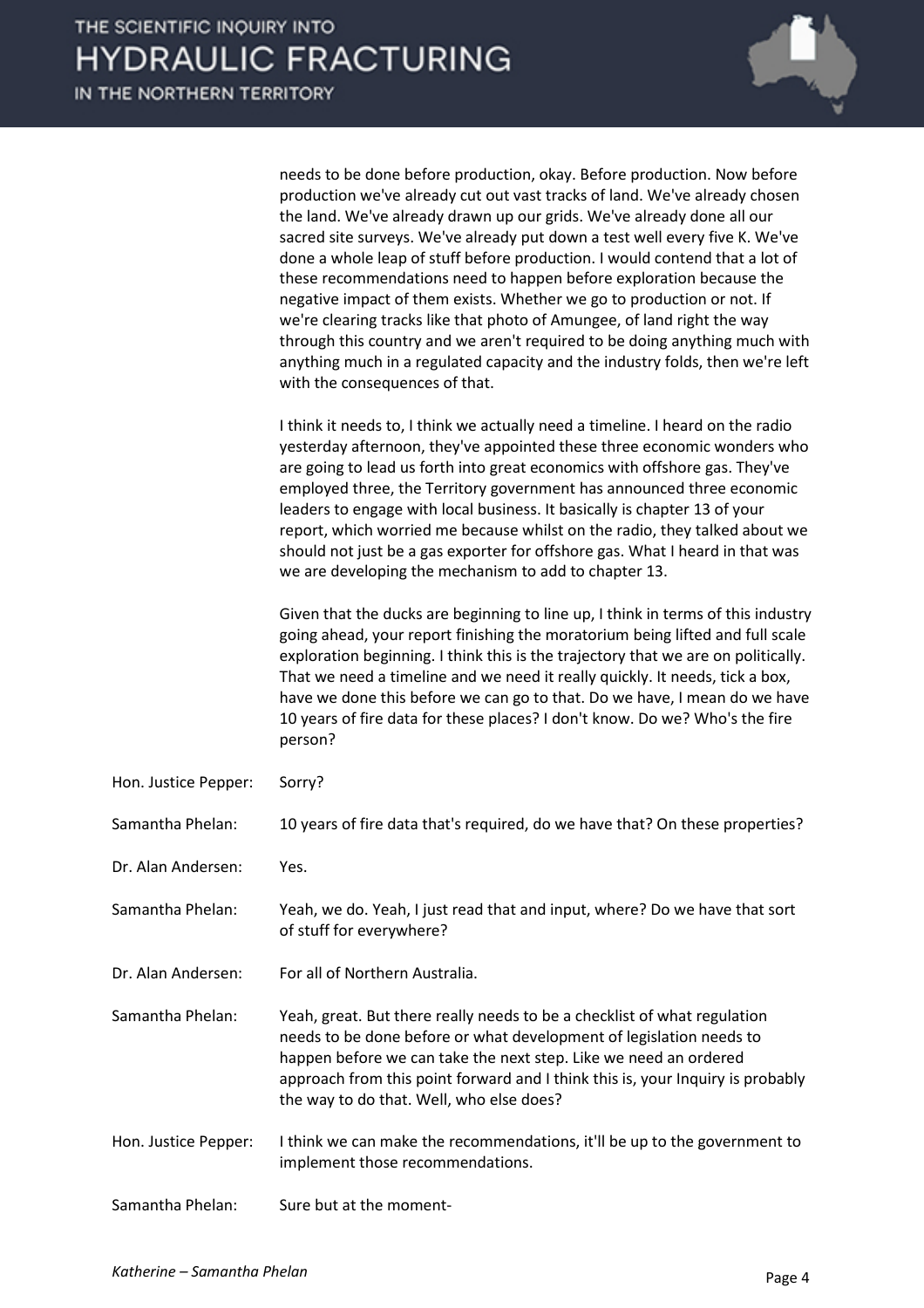### THE SCIENTIFIC INQUIRY INTO **HYDRAULIC FRACTURING**

IN THE NORTHERN TERRITORY



Hon. Justice Pepper: If it chooses to lift the moratorium.

Samantha Phelan: Totally. But at the moment, what we have is blocked recommendations where nothing is hinged on the next. Do you see what I mean? Like when does the SREBA come in and how long does the SREBA operate for? SREBA whatever you're calling it, you know what I mean? The research model. How long does that operate before we allow exploration to continue or production to continue. It needs to be really specific because as a mom and as a person in this community, this is the last document I will have to be able to say are you doing it right or not.

> Is this really what the intent of this Inquiry was or not? The next writing journey, I think, needs to really be looking at it from the other side of the fence. Not from, this is an industry that has integrity and has given us all this information, and we will do it. But really try and just change your position in the seat and go okay, I'm a worried mother in Katherine, who has a good brain and foresees all of these problems. Does this give her the next reason to go to the next chief minister and say, "No, that isn't what the Inquiry said."

That's what, as a punter I need from this document now. A timeline would be really helpful for that because it enables us to see what should be happening inside both government and industry.

Right through the report I had to sort of smile because I was there with a pen and a highlighter and right through the report, I've just written in the margin who does this? Who does this? Who does this? Because there's a lot of grey areas about whose responsibility within those recommendations that it's so, all who does this, human health risk assessments. Okay, who does them? Ground water modelling, who does them in every instance? Is it always SREBA or when it goes to oh we just need to cut across that stream? We don't think that's going to cause too much trouble and the gas company said it isn't. Is that okay or are all ground water modelling and all surface water modelling based on an independent body?

Who does the seismic testing? Who does the suitability for re injection? Who does hydrate geological investigations? At what point does SREBA drop out and gas company come in? Monitoring for drill down, it says that is a gas company's role. Ongoing vulnerable species monitoring? Gas companies are doing it? Well integrity testing, who does it? Given the lack of faith that so many people have in the integrity of these companies, I think that that needs to be really spelt out. Roles and responsibilities of each because there aren't too many of us who really want the folks in charge of the in house. I think it is a really dangerous place to go to and I think if we're going down this path of industry at every point, we need an independent assessor.

I don't think we should move forward at all with gas companies doing their own monitoring. And this is the catch that there is no capacity in the Territory to do it. I don't know how you get around that and I don't know how you address that in your report, but I don't believe there is the money,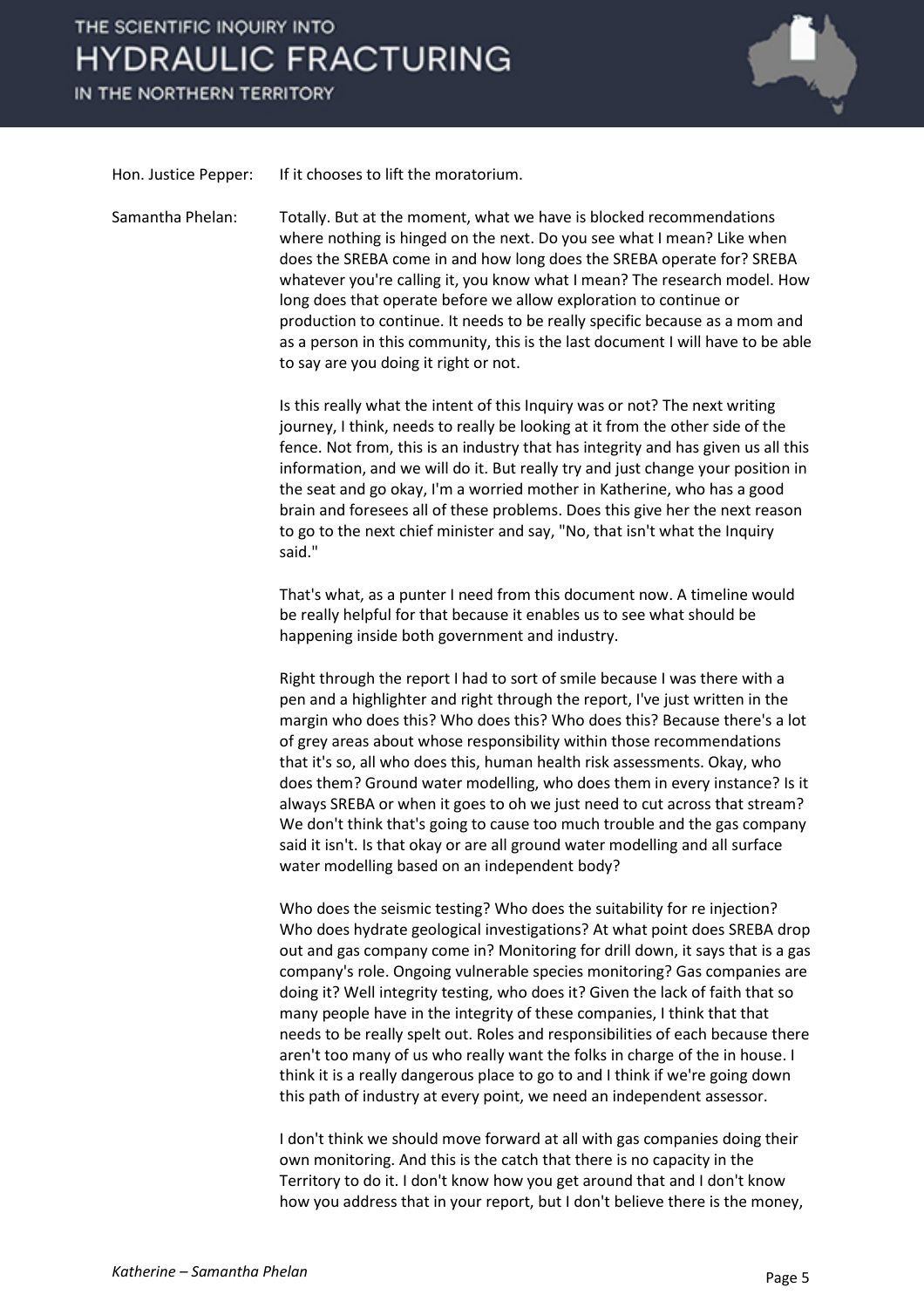

the capacity, even if there's the will to actually independently manage these giants. That is where you get into dangerous Territory, I think.

The fox in the hen house is the other, was the other, who does this and then the fox in the hen house? I assume you know what I mean by that. Just in terms of gas companies ID-ing critical habitats is mentioned, that they'll be doing that. That they'll be doing the HRRAs, the health risk assessments. That they'll be funding and designing information about the programmes. That one blew me away, but they are responsible for funding and designing information that is being taken to community.

I didn't understand the rationale for that and I would be very cautious of it. Having been to every show in the Norther Territory and talked to gas companies for the last five years. Every show I can get to, every town I'm in, I had discussions with them and watched that evolution of that story. And the gradual dolling out of fact as the population has become more aware that the level of knowledge they are prepared to disclose every year increases because they realise they are now dealing with an educated population. Their answers that they could have given me seven years ago but chose not to. So, if they are in charge of developing and funding the development of all the information that is disseminated in communities about what they're going to be doing, I recon it can't help but be bias. I think that probably needs to be addressed.

In the document too, I mean I sat here last session and listened to Origin Energy and in that one of their non-negotiables was well spacing. They wouldn't negotiate a minimum well spacing anywhere. In the document I read, which will be the document that a lot of people as a go to document rather than that weighty creature. I think that the draft summary probably needs to reflect the balanced opinion that possibly the FICA document does. But that sort of stuff isn't reflected, so the feeling you get when reading it is that here we have companies that are advising us. They're advising us pretty openly and transparently that we think they should probably be the advisers on this stuff and that the views that they ... That there isn't the conflict that there is. Okay, so non-negotiation of minimum well spacing to me, is a massive red flag about what the potential for a landscape is but that's not noted.

There's just your recommendation of a two K minimum without a really clear statement of gas companies don't want that. You might be up for a bit of a fight on that. You know, I think there's a subtlety to this conversation that's happened that might have dropped out. I get why, I mean you could do a book that big. But I think, can you understand from where I sit?

Hon. Justice Pepper: I do, I do understand what you're saying and look, I think there are certainly, there are places where when we do, this is why we have a draft report. This is why you're released draft reports so that we can get this feedback and we're grateful for it. There's certainly places where it think we need to go back and clarify and reconsider but in fairness to us, I do think that it is, I mean it's a problem with executive summaries in the sense it is just a snapshot. You try and do your best without making something, the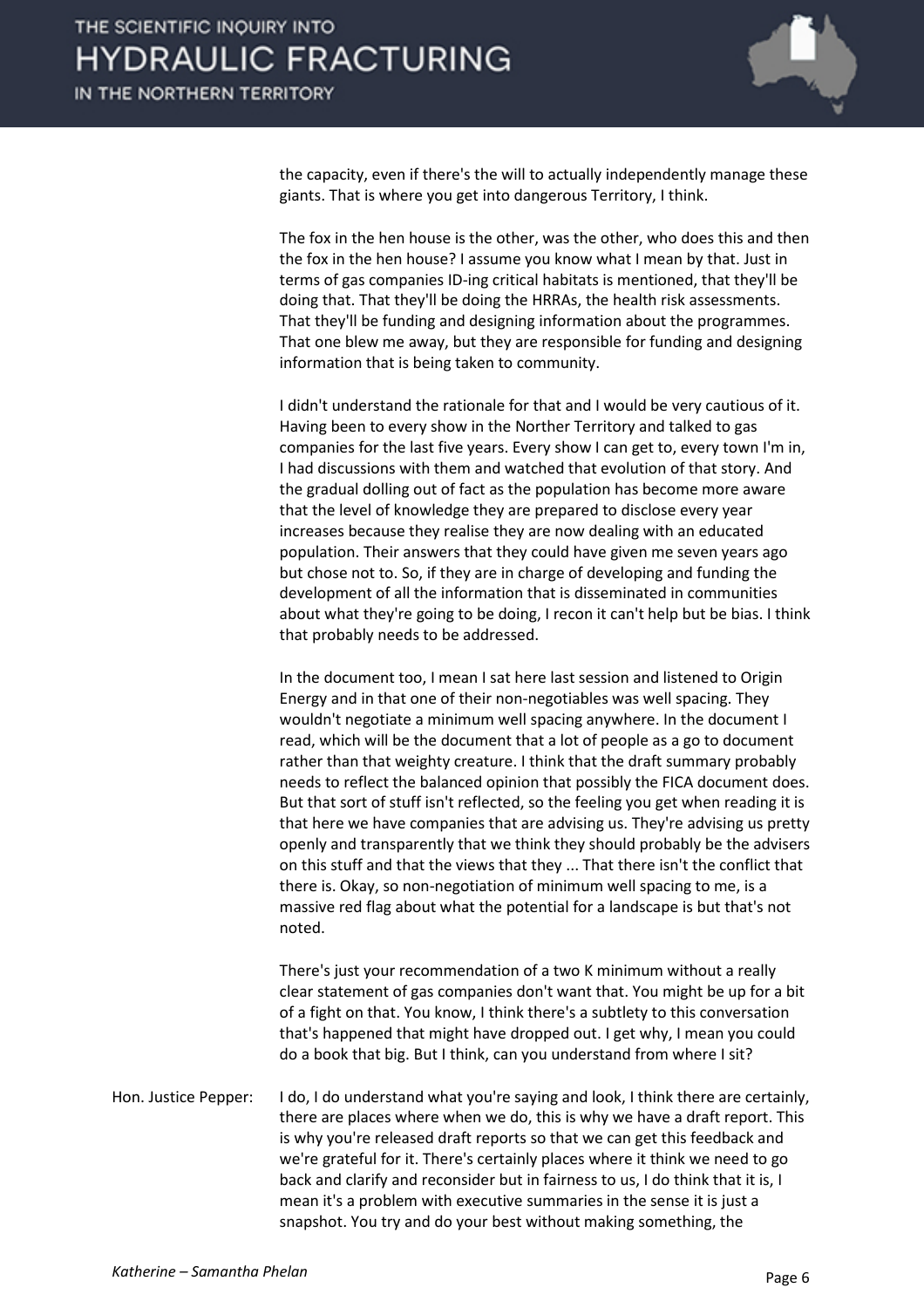

executive as big as the actual main report. It is a package document. You do need to read this.

You will need to read it. You need to read it with the interim, you need to read it with the background and issues paper as well. They all sit together. I realise that's a huge reading task but certainly at the very least the draft report itself does provide a lot more explanation of the risks identified. Identified by you. We set out our own risks and then we put those out. We got more risks back and that was then what we went away and assessed.

Samantha Phelan: Yeah, okay and I apologise for not reading it before I come in and criticise, but-

Hon. Justice Pepper: No, no, oh no, no, please, please, no, no, no. Please do not in any way apologise. It's a massive document and that's why tonight, from five to eight there'll be quite a lengthy long presentation on the content of this report because we don't expect people to have read it. We just don't. Hopefully some of those, hopefully some questions will be answered. It may well be that more are raised and that's fine. That's what the discussion after the presentation will be for.

Samantha Phelan: Yeah, okay. The re-use of flow back water as well. I mean it's sitting with Origin there. It sounded really dodgy. Like it just was so grey what they were actually saying with the re-use. Like the re-usable flow back water and I just wonder where's that actually happened? How often has it happened and how really, like to they really intend to do that? Because, yeah?

Hon. Justice Pepper: It saves them money.

Samantha Phelan: To some extent it does but not if it doesn't run through their machines easily.

Hon. Justice Pepper: It does happen. It is happening and it's highly likely that it will happen because it saves them money.

Samantha Phelan: Yeah, alright. I think, yeah and also make good clauses and compensations. I mean, a make good clause once the horse is bolted, you still don't have a horse and I think wherever we have made good clauses and compensations, it probably needs a really big, fat description of what these, what these should look like and what events you see and make good clause would come into, I mean less than a metre drop in water, okay, what do they really look like?

> What happens? What's the process if somebody refuses a land access agreement? Refuses to sign. What happens then?

Hon. Justice Pepper: Again the report indicates.

Samantha Phelan: Goes in there, okay. I'll do that then.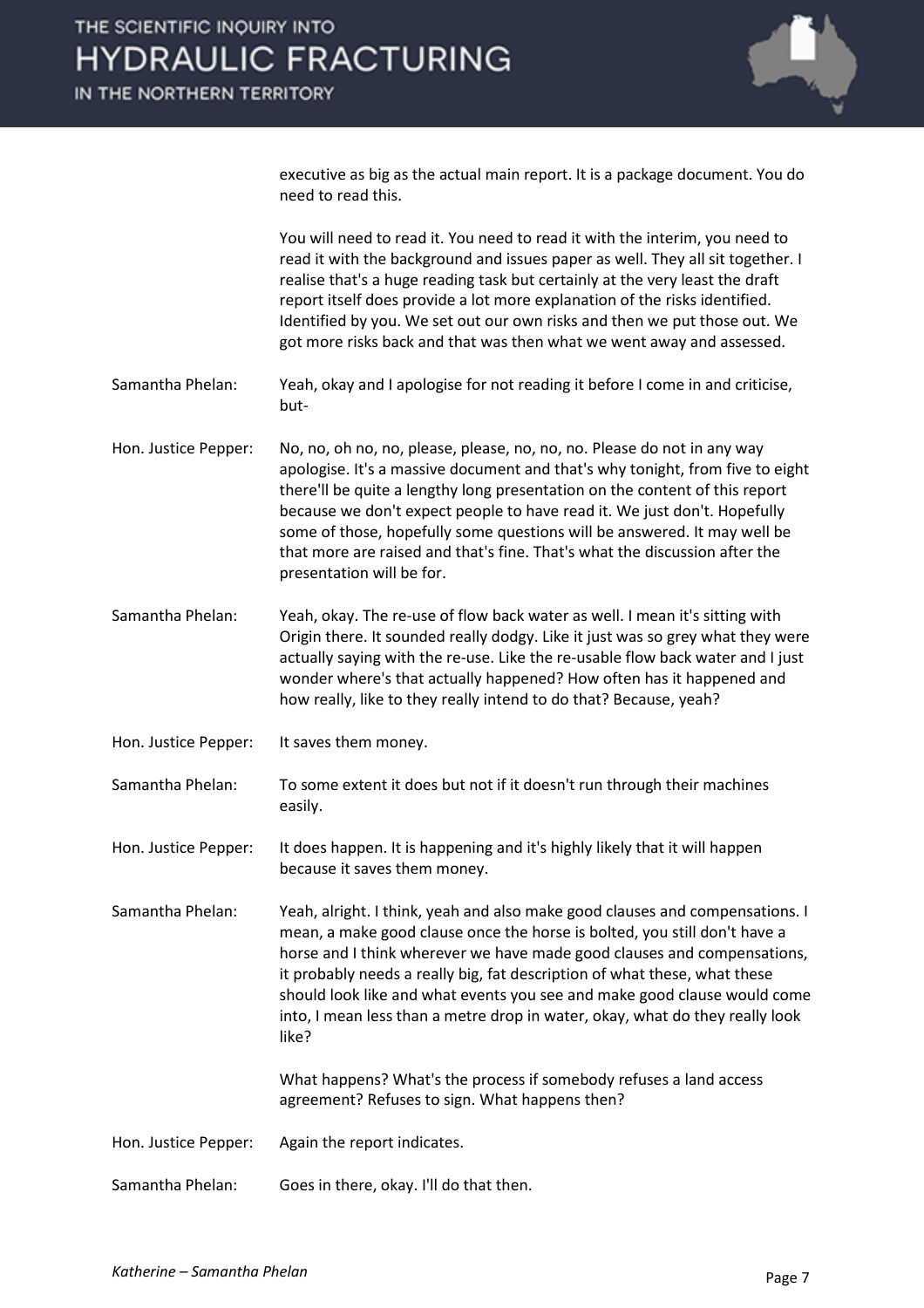# THE SCIENTIFIC INQUIRY INTO **HYDRAULIC FRACTURING**

IN THE NORTHERN TERRITORY



| Hon. Justice Pepper: | There would be a, you can't enter onto the land unless you have one. If you<br>don't have one, then you go off to court.                                                                                                                                                                                                                                                                                                                                                                                                                           |
|----------------------|----------------------------------------------------------------------------------------------------------------------------------------------------------------------------------------------------------------------------------------------------------------------------------------------------------------------------------------------------------------------------------------------------------------------------------------------------------------------------------------------------------------------------------------------------|
| Samantha Phelan:     | The court's never found in favour of a land owner?                                                                                                                                                                                                                                                                                                                                                                                                                                                                                                 |
| Hon. Justice Pepper: | They don't get to court by March. They don't. It does, again the evidence<br>indicates that it does have the desired and intended effect of shifting power<br>to the land owner. It has a tendency to make the gas companies try that<br>much harder to reach agreement. That's been the experience of Queensland<br>and elsewhere.                                                                                                                                                                                                                |
| Samantha Phelan:     | Alright.                                                                                                                                                                                                                                                                                                                                                                                                                                                                                                                                           |
| Hon. Justice Pepper: | Where they're mandatory.                                                                                                                                                                                                                                                                                                                                                                                                                                                                                                                           |
| Samantha Phelan:     | That's me. Okay, but I just, yeah, if we can lose the romance and add the<br>really what Territorians are really concerned about and it's easy for<br>organisations and there's a real risk in organisational stuff I think too. We all<br>do it. When you're at work, that's the framework you're working in without<br>hop into the other side of the fence and seeing how this document will be<br>used in a way forward. For people like us who want to make sure that if this<br>happens, we know what should be happening before it happens. |
| Hon. Justice Pepper: | I understand. Any, a lot of the questions that I had have actually been<br>answered in the exchanges that we've had, but yes, Doctor Andersen.                                                                                                                                                                                                                                                                                                                                                                                                     |
| Dr. Alan Andersen:   | Yes, so just to clarify that the industry opposition to well spacing and the<br>reasons for it are in the main report. I saw it.                                                                                                                                                                                                                                                                                                                                                                                                                   |
| Samantha Phelan:     | Thank you.                                                                                                                                                                                                                                                                                                                                                                                                                                                                                                                                         |
| Dr. Alan Andersen:   | Perhaps I could add that the industry reiterated its opposition to prescribe<br>minimum spacing in the Darwin areas. It's still the industry [inaudible]. But<br>to be fair to the industry, it wasn't projected to us in a, it's not negotiable,<br>can't happen. It was presented in a case of-                                                                                                                                                                                                                                                  |
| Samantha Phelan:     | Here it was. It was presented as these are our three points of non-<br>negotiation.                                                                                                                                                                                                                                                                                                                                                                                                                                                                |
| Dr. Alan Andersen:   | Yeah but as for the hearing it was more a case of we'd much prefer there<br>weren't a mandate in minimum but it's something we could live with.                                                                                                                                                                                                                                                                                                                                                                                                    |
| Samantha Phelan:     | Yeah.                                                                                                                                                                                                                                                                                                                                                                                                                                                                                                                                              |
| Hon. Justice Pepper: | Yes, Professor Hart.                                                                                                                                                                                                                                                                                                                                                                                                                                                                                                                               |
| Prof. Barry Hart:    | Just to comment on use of flow back water. As chair says, it's in their<br>interest. To answer your question though, how much? It's really variable. If<br>you look at what's happening in the states, the best I've seen is 80%, but it<br>goes down to five. It depends on the particular shale situation. I think the                                                                                                                                                                                                                           |